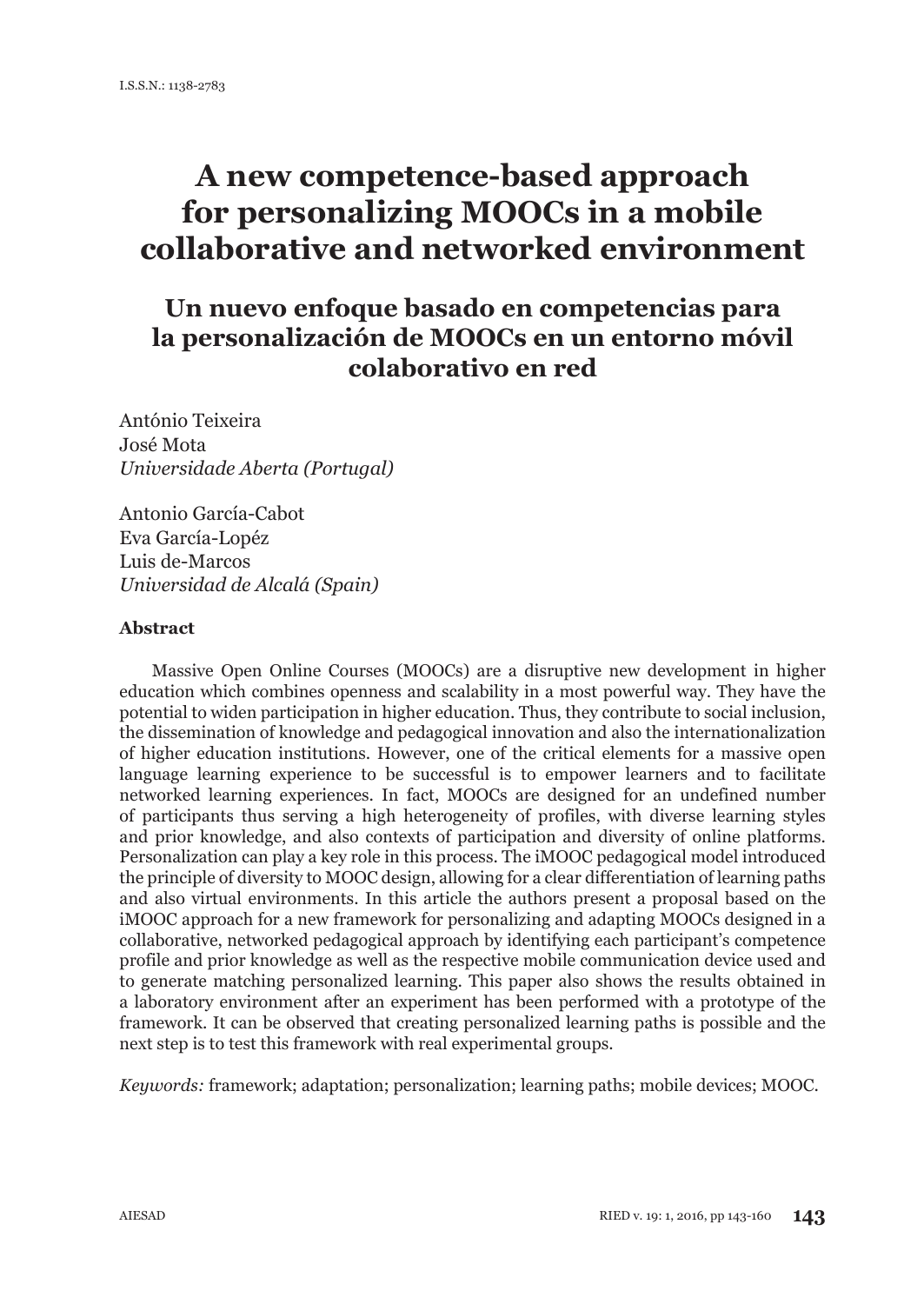#### **Resumen**

Los cursos en línea masivos y abiertos (MOOC) son una nueva tendencia rompedora en la educación superior. Estos cursos combinan la propiedad de ser abiertos con la posibilidad de ser escalables de una forma muy potente. Tienen el potencial de permitir la participación en la educación superior para todas las personas, a todos los niveles. Por lo tanto, contribuyen a la inclusión social, la difusión del conocimiento y la innovación pedagógica, así como la internalización de las instituciones de educación superior. Sin embargo, uno de los elementos críticos para que tenga éxito una experiencia de aprendizaje de forma abierta y masiva es potenciar y facilitar una red de aprendizaje. De hecho, los MOOC no están diseñados para un número predefinido de participantes por lo que sirven para un alto número de perfiles heterogéneos, con diversidad de estilos de aprendizaje y conocimientos previos, pero también contextos de participación y diversidad de plataformas online. La personalización puede desempeñar un papel clave en este proceso. El modelo pedagógico iMOOC introdujo el principio de diversidad en el diseño de MOOC, permitiendo una clara diferenciación de caminos de aprendizaje y también entornos virtuales. En este artículo los autores presentan una propuesta basada en el enfoque de iMOOC, sobre un nuevo sistema para la personalización y adaptación de MOOC diseñados en un enfoque colaborativo y en una red pedagógica. El mecanismo es identificar cada competencia del perfil de los participantes, el conocimiento previo que estos tienen así como detectar sus respectivos dispositivos móviles, y se genera un camino de aprendizaje personalizado en base a estos parámetros. Este artículo también muestra los resultados obtenidos en un entorno de laboratorio después de un experimento llevado a cabo con un prototipo del sistema. Se puede observar que es posible crear caminos de aprendizaje personalizados y que el siguiente paso es probar este sistema con grupos experimentales reales.

*Palabras clave:* marco; adaptación; personalización; caminos de aprendizaje; dispositivos móviles; MOOC.

The consolidation of a global network society and the subsequent need for rapid, wide and ubiquitous access to quality learning opportunities for everyone has implied a change in our understanding of education. Massive Open Online Courses (MOOCs) represents at best this disruptive new trend that has brought scalability and openness to non formal education. In fact, MOOCs have the potential to widen participation in higher education, thus contributing to social inclusion, the dissemination of innovation and the internationalization of higher education institutions.

MOOCs are so called because they are online courses designed for large number of participants that can be accessed by almost anyone anywhere, as long as they have an internet connection; are open to everyone, since enrolment is free of charge and there are no admission officers or entry qualifications; and offer a full/complete course experience online for free, including social interaction with other learners and limited feedback (McAuley, Stewart, Siemens, & Cormier, 2010; Saltzman, 2014). In some cases, as with the iMOOC model and the subsequent sMOOC, developed in the framework of the ECO project, MOOCs are also "seamless" because they should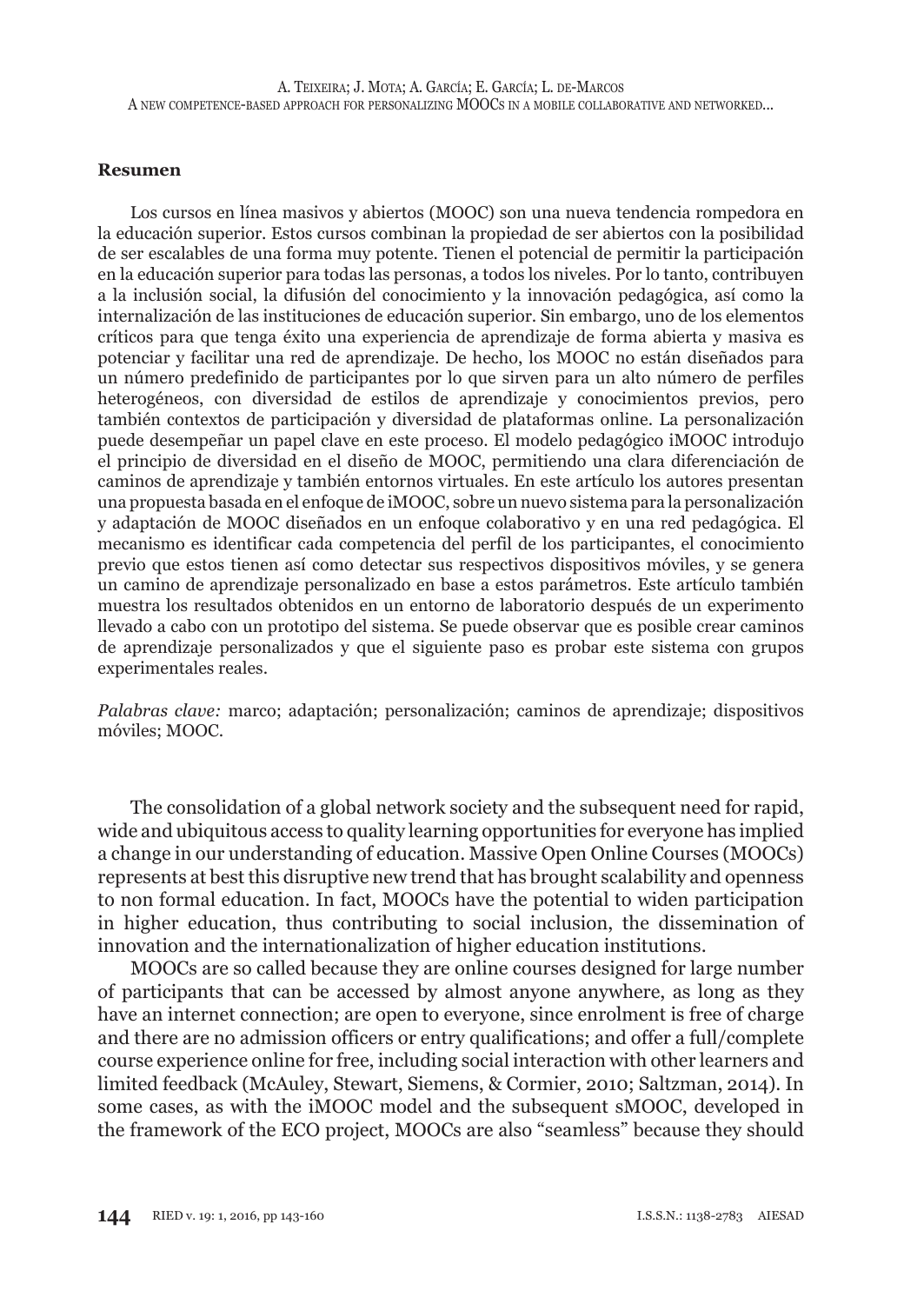be accessible from different platforms and through mobile devices and integrate with participants' real life experiences through contextualisation of content and gamifications (Brouns et al., 2014). In this new context, learning has become to be perceived as an increasingly more personalized and flexible, and also a shared and scalable process.

The first MOOC was offered in 2008 (Siemens, 2013), but the concept became widespread in 2012 when several universities started their own MOOCs (Daradoumis, Bassi, Xhafa, & Caballé, 2013), due to the opportunity to widen the outreach of quality higher education, allowing everone to learn from reputable professors from the top universities at no cost (Sonwalkar, 2013), thus exceeding 100,000 participants in some courses offered by Coursera and Udacity (Siemens, 2013), and/or to take part in a global ecology of knowledge reconstruction.

This first MOOC, CCK08, was designed according to the connectivist principles of learning (Cormier, 2010; Downes, 2012; Siemens, 2012). Unlike what is typical in academic courses, online or face-to-face, there was not a fixed body of content to be learned, no such roles of "teachers" and "students", or a single location where the course took place. Although there were resources provided as a starting point for the discussion and reflection on the topics defined, content resulted mostly from the production of artefacts by participants (digital objects such as blog posts, presentations, videos, annotated bibliographies, etc.), following their interaction with and their reflection upon the given set of resources (and other resources shared by them or by others), as well as the dialogue among participants around these artefacts; the organizers did not teach, taking the role of facilitators and providers of some necessary structure, especially through an efficient aggregation of the artefacts produced and other material published, with the "teaching" role resting on the learning community itself; and, while there was a course site, with the relevant information (weekly topics, list of suggested resources, synchronous session schedule, etc.) and Moodle forums where people could interact, the conversation was distributed by the participants' own spaces (mostly individual blogs) and several social spaces (Twitter, Facebook, Second Life, etc.).

Several other MOOCs were offered afterwards that followed this approach - CCK09, CCK11, CCK12, Plenk10, Critical Literacies 2010, Change11, LAK11, LAK12, Future of Education 2012, to name a few (Siemens, 2012a) – and consequently MOOCs came to be associated with a connectivist (or connectivist inspired) view on learning, based on a participatory pedagogy and on networked learning.

The pedagogical principles and practices followed by these MOOCs and by those which emerged in 2012, offered by Udacity, Coursera or edX are quite different (Daniel, 2012; Siemens, 2012a; Watters, 2012). So different, in fact, that using the same name to designate them is confusing (Hill, 2012). Downes proposed a useful distinction, calling the former cMOOCs and the latter xMOOCs (Watters, 2012), which has since been widely adopted. While cMOOCs are connectivist in nature and can be said to be "open" as it has been defined in the open education field (OERs, OEPs),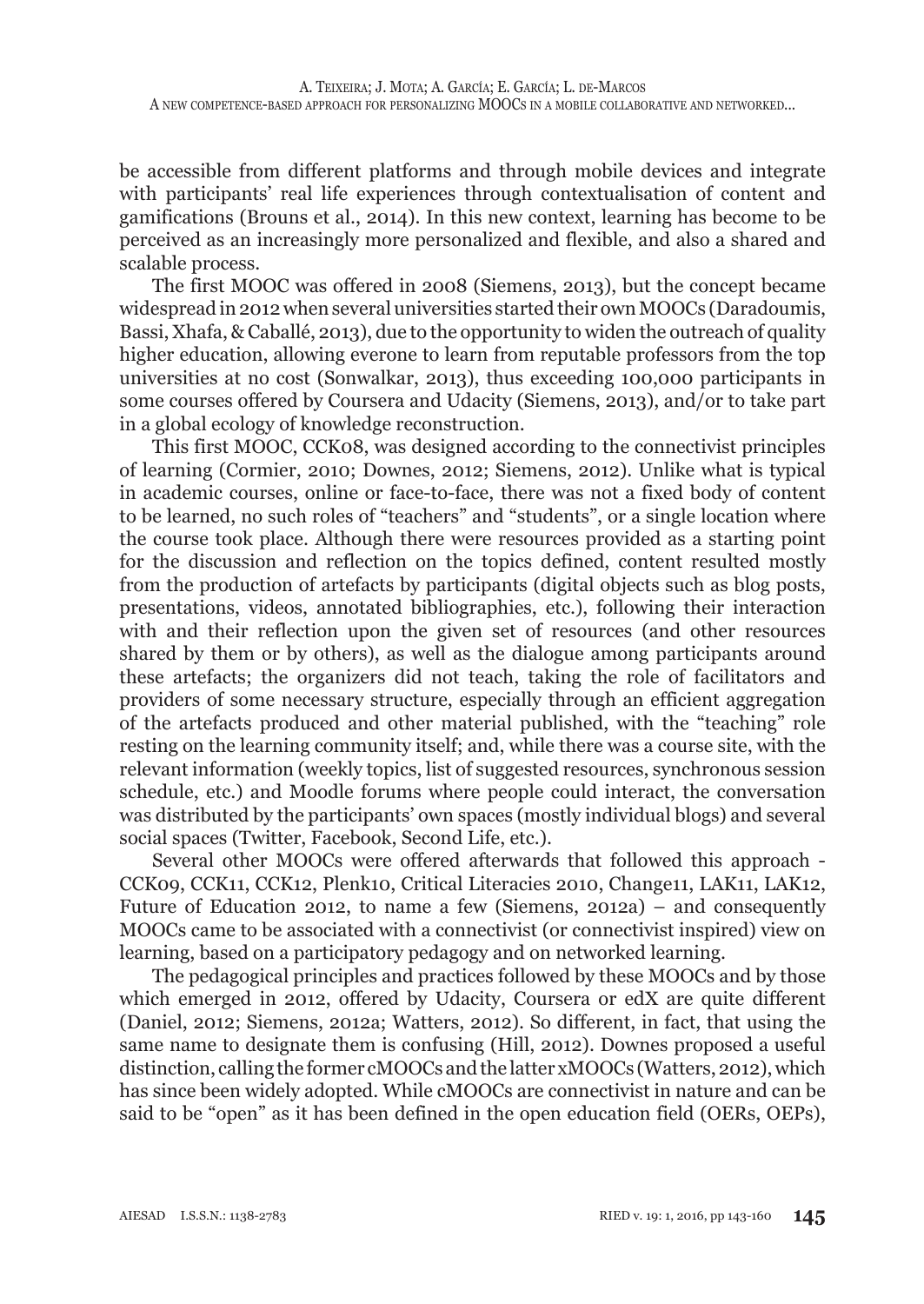xMOOCs follow a very traditional approach to learning and use "open" mostly as a synonym for "free of charge" (although even this might change in the near future). They draw on the traditional practices of both face-to-face and distance education courses, ignoring the pedagogical developments, research and innovation in both fields in the past decades. These xMOOCs are focussed on content consumption and reproduction, exhibit the traditional roles of "teachers" and "students", take "lectures" as the primary teaching strategy, rely heavily on video coupled with testing, have a closed, strictly defined curriculum and are highly centralized. In other words, they strive to be a replica, as much as possible, of the traditional classroom, with some potentially innovative elements, such as forums or peer assessment, reduced to serving a traditional academic perspective. As Siemens (2012b) puts it:

Our MOOC model emphasizes creation, creativity, autonomy, and social networked learning. The Coursera model emphasizes a more traditional learning approach through video presentations and short quizzes and testing. Put another way, cMOOCs focus on knowledge creation and generation whereas xMOOCs focus on knowledge duplication.

More recently, a new generation of pedagogical approaches has been emerging mainly in Europe following the iMOOC model and the subsequent sMOOC model. They try to combine the connectivist approach to MOOCs with some elements that can be found in xMOOCs, but used in a different pedagogical context and for different purposes.

The iMOOC pedagogical model, developed at Universidade Aberta (UAb.pt), is the first known institutional model specifically designed for open courses, in particular MOOCs. It started following one fundamental question: how to combine typical non-formal learning experiences with a formal education setting? Instead of trying to replicate an instructional, traditional approach, a more innovative path was taken: to find a synthesis that articulated the potential of networked learning with the structure of higher educational online pedagogy (Teixeira & Mota, 2015).

Thus, stemming from the already existing UAb's pedagogical model for formal courses and its four pillars - learner-centredness, flexibility, interaction and digital inclusion (Pereira, Mendes, Morgado, Amante, & Bidarra, 2008) – there was a combination of autonomous and self-directed learning with a strong social dimension and the interaction that make learning experiences richer and more rewarding. There was also the need to articulate the flexibility that distance online learners need, especially adults with demanding professional and personal lives, with the pacing necessary to help them get things done. One of the main objectives was to make learning available to as many people as possible, and also to bring these people into the digital online environment, where a crucial part of modern life happens, thus helping curb the digital divide (Teixeira & Mota, 2015).

As referred above, the iMOOC model draws mostly on cMOOCs and the general connectivist approach to learning, and incorporates elements from other existing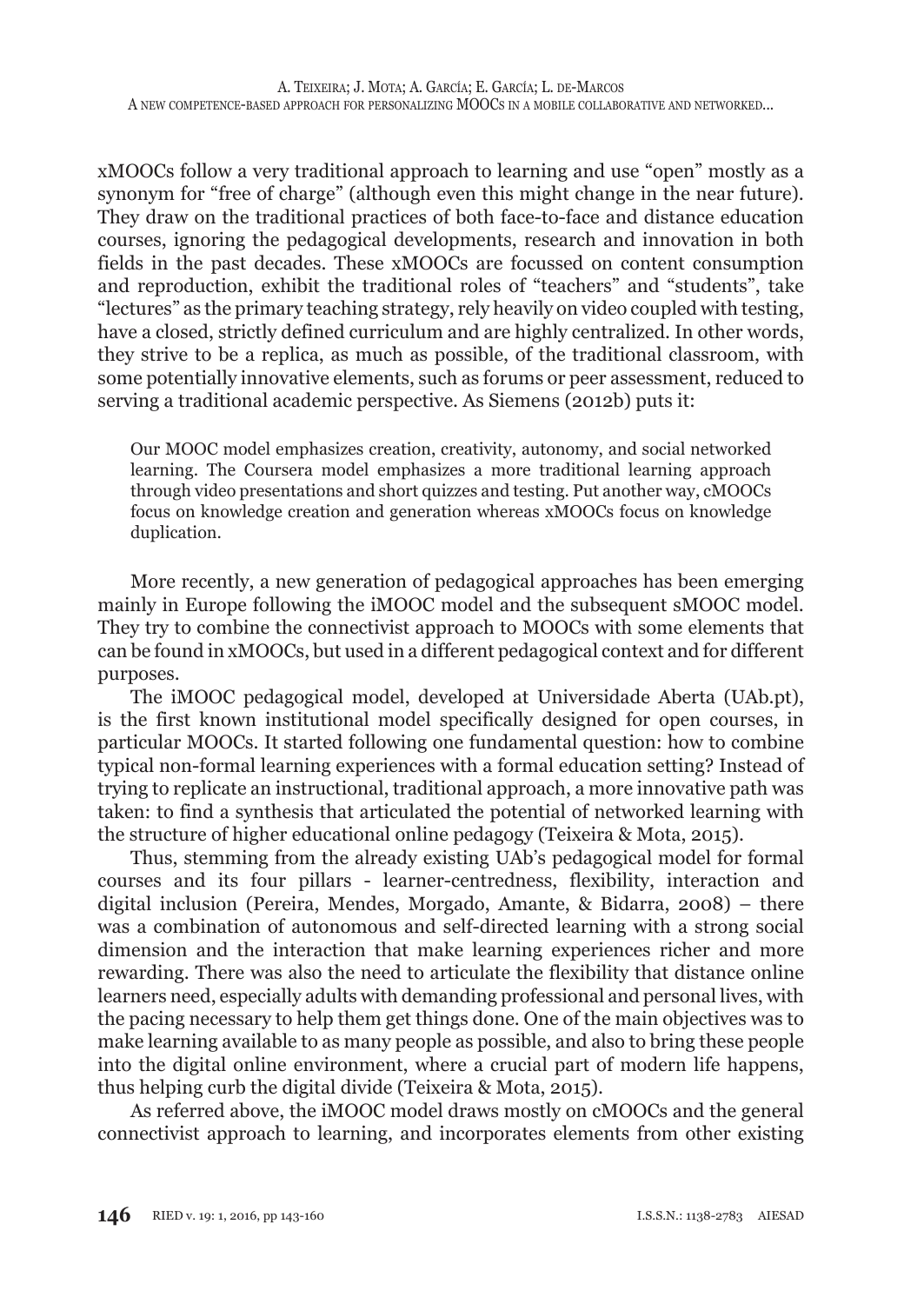approaches, such as short videos, formative tests or peer-assessment, used however, in a different pedagogical context and for different learning purposes. Some other relevant aspects were added that derive from UAb's experience with online learning and its integration in the larger context of UAb.pt's Pedagogical Model, namely a boot camp week, the design of meaningful activities/tasks or effective strategies for online communication, as well as from the work that has been done regarding Open Educational Resources.

The sMOOC pedagogical model was developed in the framework of the European ECO project (Elearning, Communication, Open data), having as one of its objectives the creation of a pan-European alternative to the now dominant xMOOC approach disseminated by elite American universities. It is based on the iMOOC model, which means it draws on connectivism, situated learning and the general socialconstructivist perspective that has always characterized online learning (Brouns et al., 2014). However, because the courses created using this model can have a wide variety of target populations, purposes and local, contextual implementations all over Europe, the model was designed as an open framework to allow for local and contextual choices that make the courses effective. Contextual implemented solutions that seem productive and applicable to other scenarios can enrich the pedagogical practices recommended, by being incorporated into the framework in an ongoing innovative process (Brouns et al., 2014).

These MOOCs are also "seamless" because they should be accessible from different platforms and through mobile devices and integrate with participants' real life experiences through contextualisation of content and gamifications (Brouns et al., 2014). In this new context, learning has become to be perceived as an increasingly more personalized and flexible, and also shared and scalable process.

In fact, designing and running a MOOC involves several logistical, technological, pedagogical and financial issues (Alario-Hoyos, Pérez-Sanagustín, Cormier, & Kloos, 2014), and precisely one of the characteristics that explains the power of MOOCs is in turn one of the biggest challenges for its design: massiveness (Guàrdia, Maina, & Sangrà, 2013; Santos, Boticario, & Pérez-Marín, 2014). Given that MOOCs have the potential to engage a large number of participants in a single course, the heterogeneity of learners is high, i.e. they represent a wider and larger diversity compared with students in traditional courses: there is a higher variety in their maturity level and experience, as well as in their educational and cultural backgrounds, specific knowledge and skills (Daradoumis, et al., 2013; North, Richardson, & North, 2014); there is also more diversity in intrinsic and extrinsic motivation factors (Teixeira & Mota, 2013, 2014). But their profile is not the only difference, because they can use different devices to access the courses, e.g. personal computers or mobile devices (Gutiérrez-Rojas, Crespo-García, & Kloos, 2014), which implies that some formats of learning content may not be displayed while using some devices.

The aforementioned problems can be solved both by a specific pedagogical design strategy, using elements as assessment and accreditation options, for instance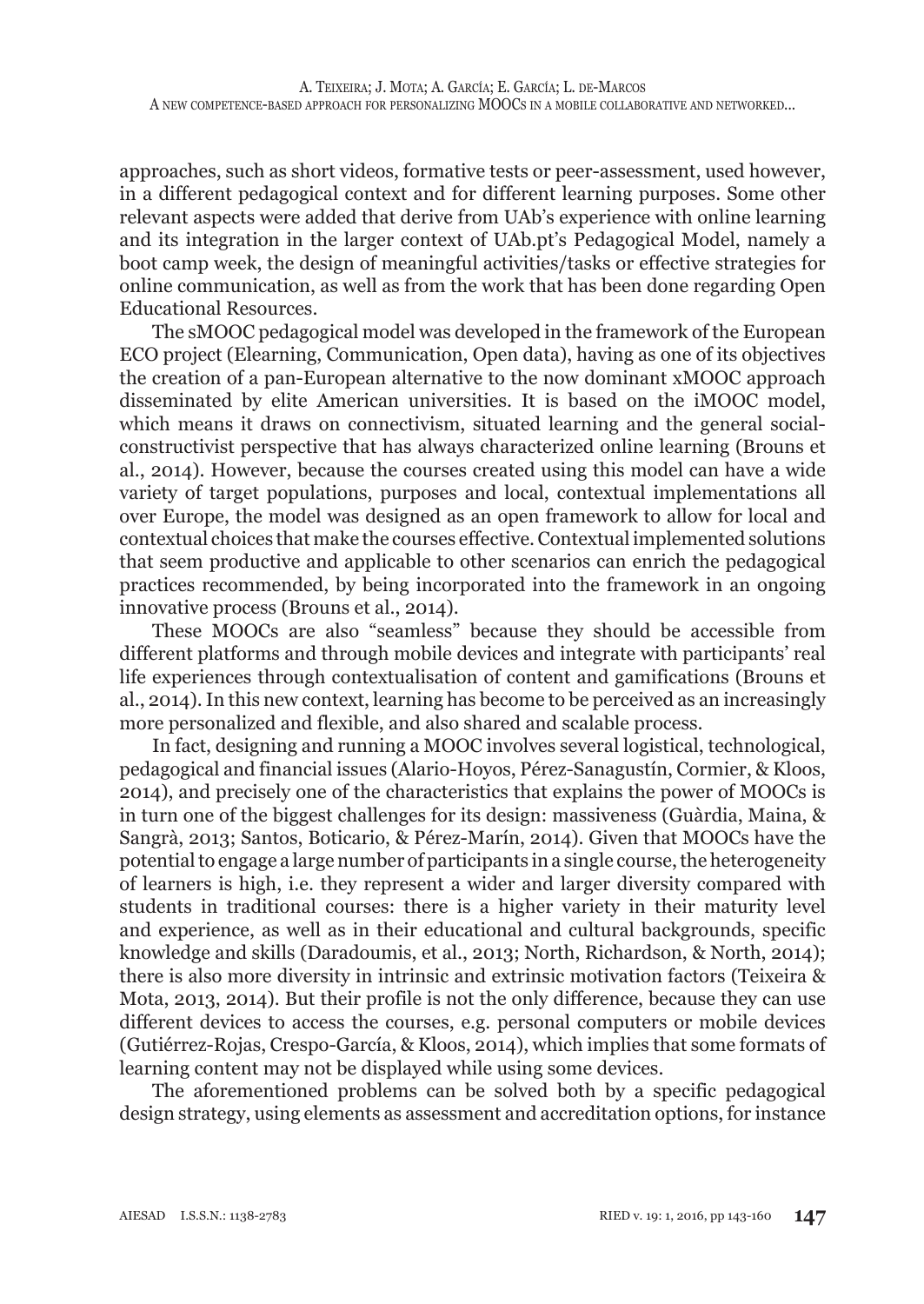(Teixeira & Mota, 2014), and by means of personalization or adaptation of MOOC content to the participants' profiles (prior knowledge) and interaction preferences (device used) (Daradoumis et al., 2013; Santos et al., 2014), which would overcome the problems related to the overwhelming amount of information available and its generation in an open online environment (Fournier, Kop, & Sitlia, 2011). Moreover, content customization based on user profiling is a desirable characteristic for MOOCs because it enhances the learning process, optimizing the time spent in learning activities and the effectiveness of participation with respect to their individual capabilities (Daradoumis et al., 2013). Therefore, as the education experience should focus on the context-centred processes and not as much on content-driven or container-driven approaches (Cobo, 2014), MOOC learning environments should be able to adapt in relation to the specific learning context. Thus, participants should be able to access specific content, adjusted to the type of media used, establish their own learning sequence, and hence enjoy a unique online experience that supports a quality learning process (Daradoumis et al., 2013).

In this article we present a new framework for personalizing and adapting MOOCs designed in a collaborative, networked pedagogical approach by identifying each participant's competence profile and prior knowledge, as well as the respective mobile communication device used, in order to generate matching personalized learning sequences, recommending an adequate sequence for the participants to organize their learning paths. This article also describes an experiment with a prototype of this framework with simulated learners and real mobile devices. The first section presents the related work, the second section explains the framework design, the third section exhibits the experimentation performed, the fourth section shows the results obtained, and finally, in the last section, the conclusions are drawn.

## **PREVIOUS RESEARCH**

Adaptation is a recurrent topic in traditional e-learning systems and different concepts have been used for this purpose. To name a few, De Meo et al. (2003) proposed the X-Learn system, which is a multi-agent system that adapts the content according to the user's mobile device, the participant's skills and syllabus; while Andronico et al. (2003) proposed a multi-agent system which includes a module that provides recommendations to the learners based on the preferences of similar learners and on their profile. Trifonova & Ronchetti (2004) proposed an architecture for supporting mobile devices in LMSs (Learning Management Systems), which has the following functionalities: Context discovery, mobile content management and presentation adaptation, and packaging and synchronization. More recently, Chen, Chen, & Lin (2008) proposed a framework that provides adaptation when participants change devices to access computer-based learning content, taking into account contextual factors, such as localization.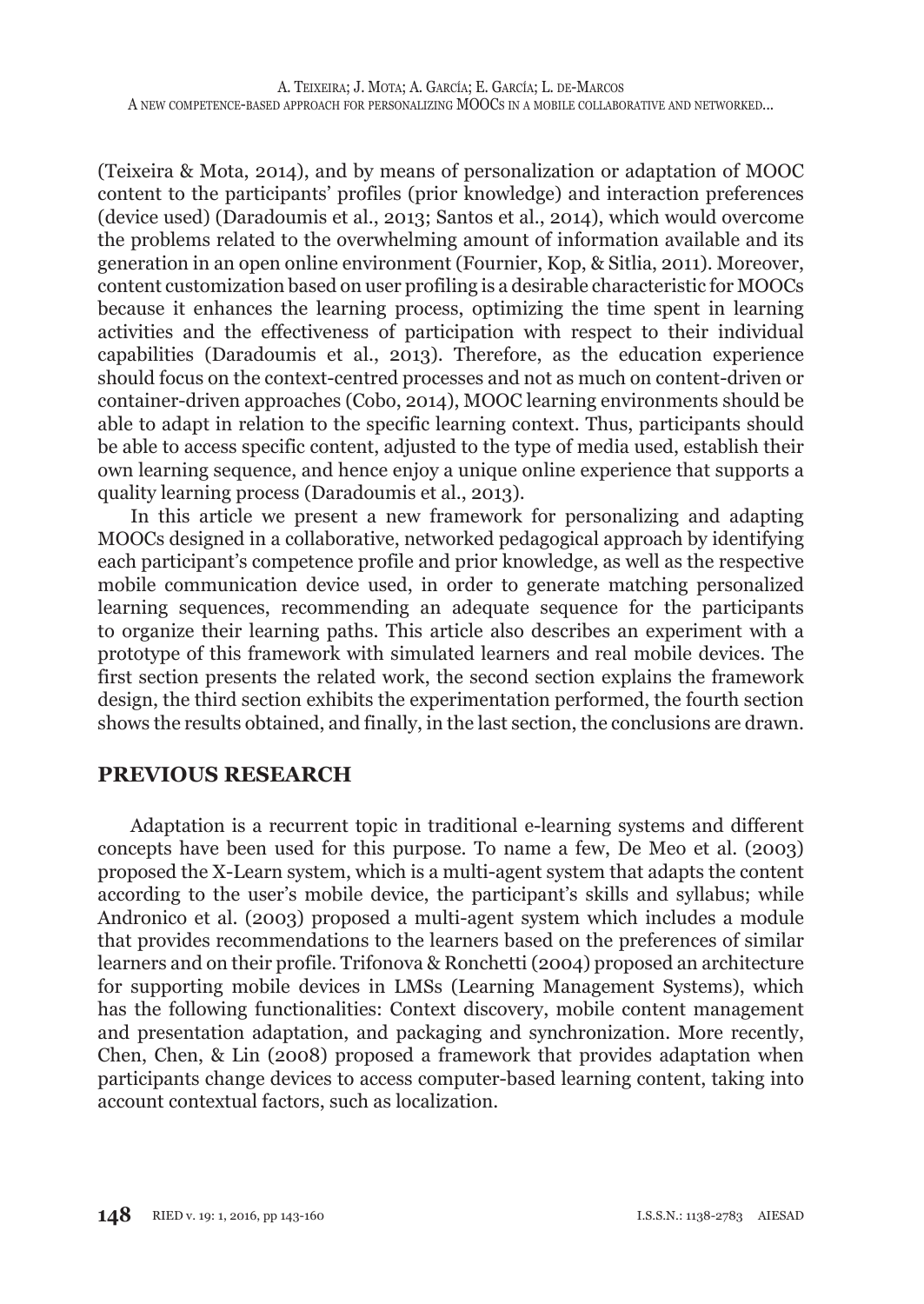However, adaptation is not very developed in MOOCs, where it is even more important because they usually have more participants and their profiles are more varied. As far as the authors know, there is only one study presented in the literature review related to adaptation in MOOCs: a framework and a scalable cloud architecture that use the adaptive mobile learning (AMOL) system and Amazon Web Services to automatically render web pages (Sonwalkar, 2013). This framework uses four dimensions for adapting MOOCs: learning modes (i.e. the format of learning objects), learning pathways (apprentice, incidental, inductive, deductive and discovery learning models), increased interactivity between participant and teachers or facilitators (intelligent feedback, animation, simulations, visualization, games) and social learning (discussion, chat, discourse, presentation). Nevertheless, it does not take into account the participant's competences, i.e. it does not consider the prior knowledge that the learner has; nor does it consider the type of device used.

Furthermore, a framework has also been proposed, which includes the use of software agents to improve and personalize management, delivery and evaluation of massive online courses on an individual level basis (Daradoumis et al., 2013). This framework considers the participants prior knowledge but does not consider the type of device used, which is very important because most MOOCs include lectures formatted as short videos (Glance, Forsey, & Riley, 2013) and some mobile devices are not able to display them (Passani & Trasatti, 2004). Furthermore, this framework is only a proposal because it has not been fully developed, so it has not been tested and there are consequently no results about its performance.

The framework proposed in this paper is able to adapt the content of a MOOC to the participant's competences (i.e. prior knowledge) and device. The novelty of the proposal is that the framework adapts to the participant's device, since the current frameworks do not do it, which is very important for mobile devices, because some of them are not able to play some video formats and therefore learners could only follow the course from a computer.

## **AN ADAPTIVE FRAMEWORK PROPOSAL**

The framework presented in this paper is based on the architecture proposed by (Garcia-Cabot, de-Marcos, & Garcia-Lopez, 2014; Garcia-Cabot, Garcia-Lopez, de Marcos, Fernandez, & Gutierrez-Martínez, 2014), and aims to provide adaptation mechanisms for MOOC platforms. As can be seen in figure 1, the participants interact with the MOOC platform using their computer and/or mobile device. The platform is responsible for communicating with the framework in order to obtain a syllabus adapted to the participant's competences and, if necessary, to adapt the (videobased) learning content to the device being used by the participant for training.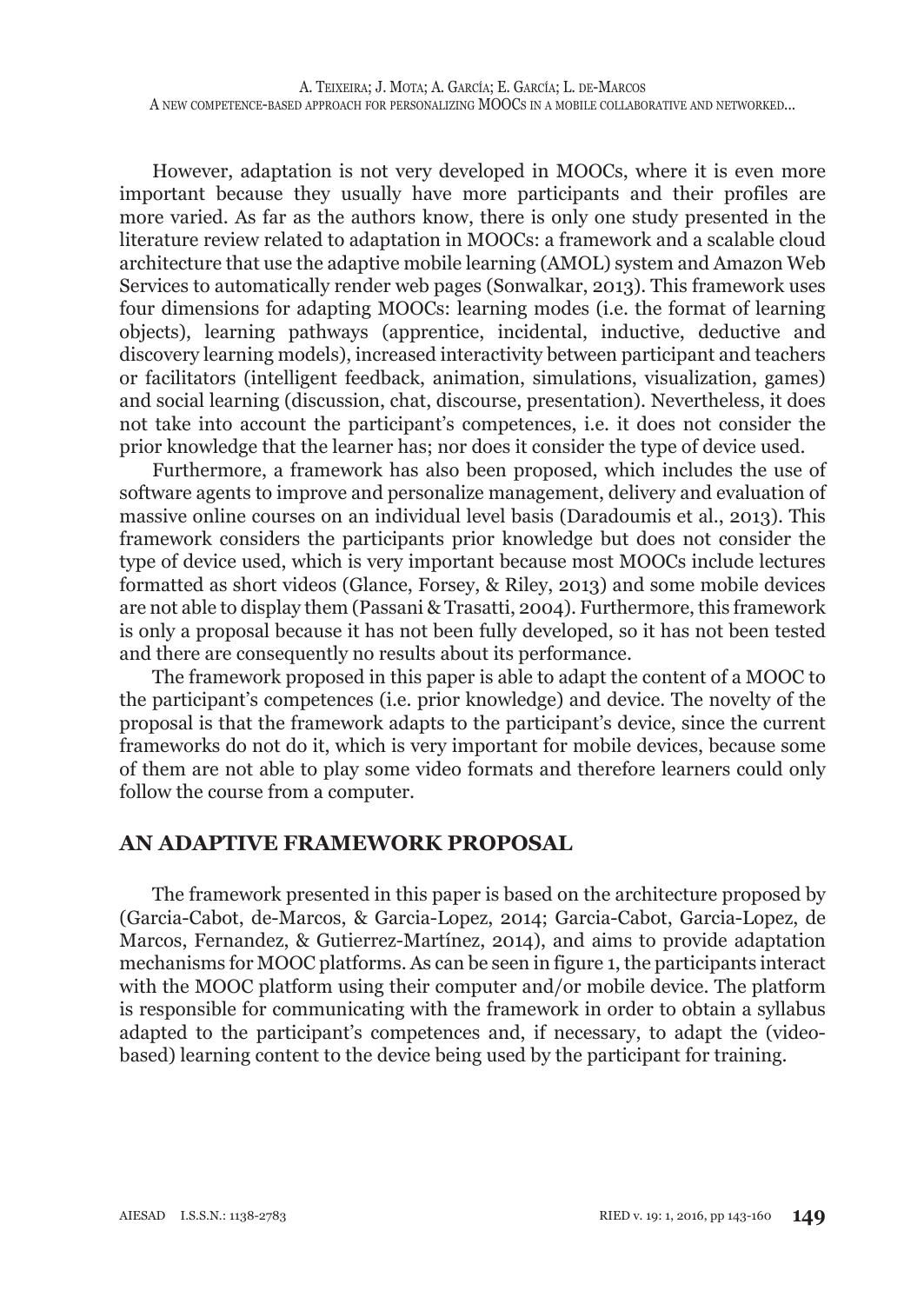

Figure 1. Architecture of the adaptive framework proposed

One of the input data considered in the framework is the syllabus offered, as well as prior knowledge relevant for the content in the syllabus. Another input data are the competences that the participant has previously acquired. Finally, to perform adaptation to the device, it is necessary to know which device is being used by the participant to connect to the MOOC platform.

The framework is composed of two intelligent agents: the first one (1) is responsible for creating a learning path personalized for the participant, and the second one (2) performs adaptation based on the characteristics of the participant's mobile device.

The sequencing agent establishes a sequence of tasks that the participant has to complete in order to fully explore the MOOC content. This problem is represented as a Permut-CSP (Constraint Satisfaction Problem) (de-Marcos, Garcia-Cabot, & Garcia, 2012) where the tasks are the elements to be permuted and prior knowledge and competences are the constraints. The output of this agent is a learning path personalized for the participant, providing a nonlinear experience, not equal for all participants. This might seem to be an easy problem to be solved, but when there is a lot of content it can become a difficult problem to be solved.

Some artificial intelligence techniques have been studied by researchers to solve this problem, e.g., using local and heuristic search, genetic algorithms or PSO (Particle Swarm Optimization) (de-Marcos et al., 2011). The latter (PSO) has been used in the prototype undertaken, since it is one of the fastest to solve the problem (de-Marcos, García, García, Medina, & Otón, 2011).

The other intelligent agent adapts the learning content to the participant's mobile device. The implementation is relatively simple: based on the User-Agent of the device, the agent searches in repository WURLF (Passani & Trasatti, 2004) the characteristics of the device the participant is using, and adapts in two senses: (1) if the device does not allow to display some video formats, the learning content is converted to another format compatible with the device; and (2) if the learning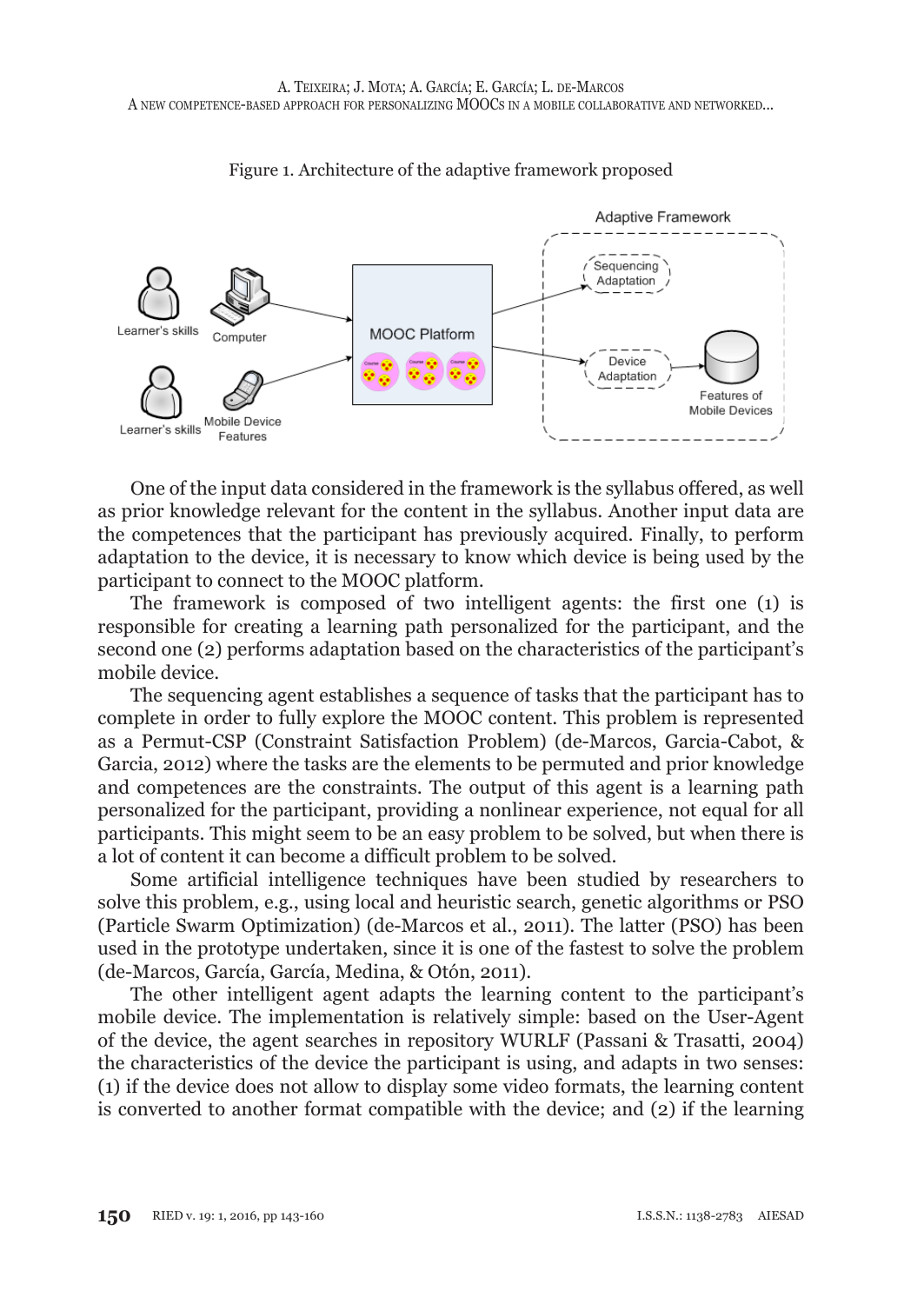content is too large to for the device, it is reduced to optimize visualization on the mobile device.

A prototype using the Java programming language has been developed to undertake the experiment with the framework proposed, using a client-server model so that the framework can be easily used by MOOC platforms through web services.

## **DESIGNING THE CASE STUDY**

A prototype has been developed based on the framework described in the previous section. This prototype is able to carry out the aforementioned functionalities and has been used to perform the case study (experiment). To do this, the MOOC proposed by Garcia-Cabot, Garcia-Lopez, Karhu, & Teixeira (2014), about creating accessible digital educational content was used. This MOOC has been selected since it applied the iMOOC pedagogical model. As such, its syllabus is diverse and was designed to allow the development of differentiated competence profiles at the end of the learning paths.

#### **The course**

The course "Creating accessible digital educational content" is aimed at teachers conducting online training, and its objective is training teachers to create digital educational content that any participant can use, whether or not they have some kind of physical or sensory disabilities. The course is organized by participants in the cooperation project ESVI-AL (ESVI-AL, 2014), which aims to move towards virtual inclusive Higher Education in Latin America. This course has two versions. One has the format of a workshop, with an online component and a face-to-face one. The second version uses the same resources but is organized as a MOOC (Garcia-Cabot et al., 2014).

We will focus on the MOOC part of this course. The objective of the training courses is to train teachers so they can create digital educational content in a way that is accessible to any participant. Thus, a teacher will be able to create accessible educational content in different formats after finishing the workshop.

#### Figure 2. Syllabus of the MOOC

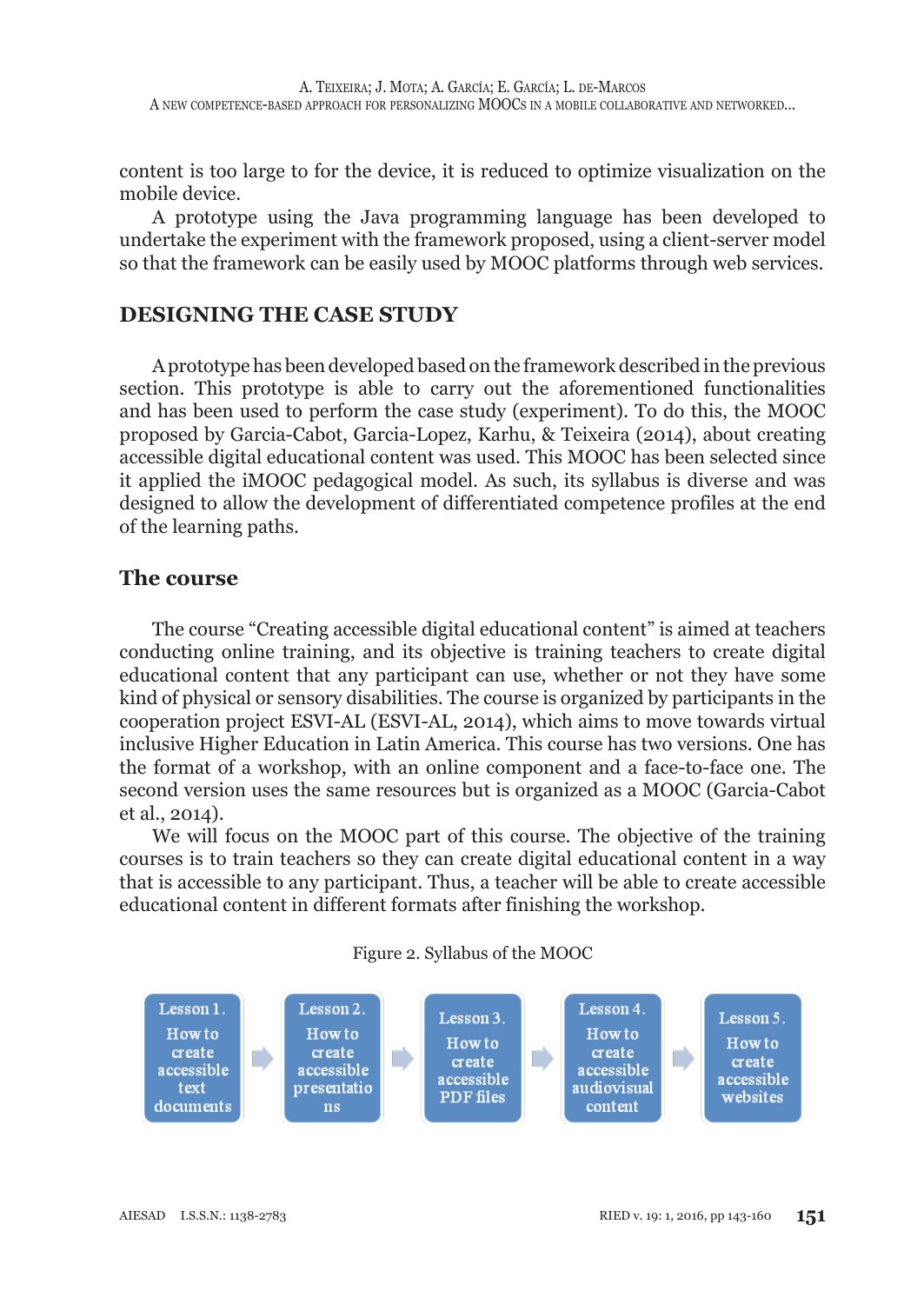The course is composed of five mandatory lessons. The topics are presented in figure 2, although for the experiment only the first lesson (How to create accessible text documents) will be used.

## **The case study**

In this case study, one lesson of the MOOC is represented using prior knowledge and competences. Then some participants' profiles are selected and simulated with different competences, and a simulation of the framework is performed to check whether it is able to create different learning paths. The lessons are divided into modules and there is a short video for each module. There are 22 modules in lesson 1, which are showed in table 1.

**Lesson 1. How to create accessible text documents # Modules Prerequisites**  $1 \mid 1.1$  Basic concepts  $\vert \cdot \vert$ 2 | 1.2 Characteristics of an accessible Word document  $1.1$  $3 \mid 2.1$  Document structure  $1.2$  $4 \mid 2.2$  Language  $1.2$  $\frac{1}{2}$  2.3 Fonts 1.2  $\begin{array}{c|c|c|c} 6 & 2.4 & \text{Inserting page numbers in a document} \end{array}$  1.2, 2.1  $7 \mid 2.5$  Using color 2.3 8 3.1 Lists, numbered and bulleted lists 2.1  $\frac{9}{3.2}$  Table titles 1.2  $10 \mid 3.3$  Columns and tables  $3.2$ 11  $\vert$  3.4 Accessible graphs  $\vert$  1.2  $12 \mid 4.1$  Using blinking elements  $1.2$  $13 \mid 4.2$  Navigation links  $1.2$  $14 \mid 4.3$  Multimedia elements  $1.2$ 15 4.4 Alternative texts 1.2, 3.3, 3.4, 4.3 16 5.1 Accessibility validation tools 2.1, 2.2, 2.4, 2.5, 3.1, 4.4  $17 \mid 5.2$  Accessibility checking in Office 2010  $\mid 5.1 \mid$ 18 5.3 AccessODF 1.2  $19 \mid 5.4$  Usability Test  $1.2$ 20 6.1 Converting documents to HTML  $\vert$  -21 6.2 Converting documents to PDF 22 6.3 Online validation tools PDFCheck Accesibility Egovmon |-

Table 1. Modules and prerequisites of lesson 1 "How to create accessible text documents"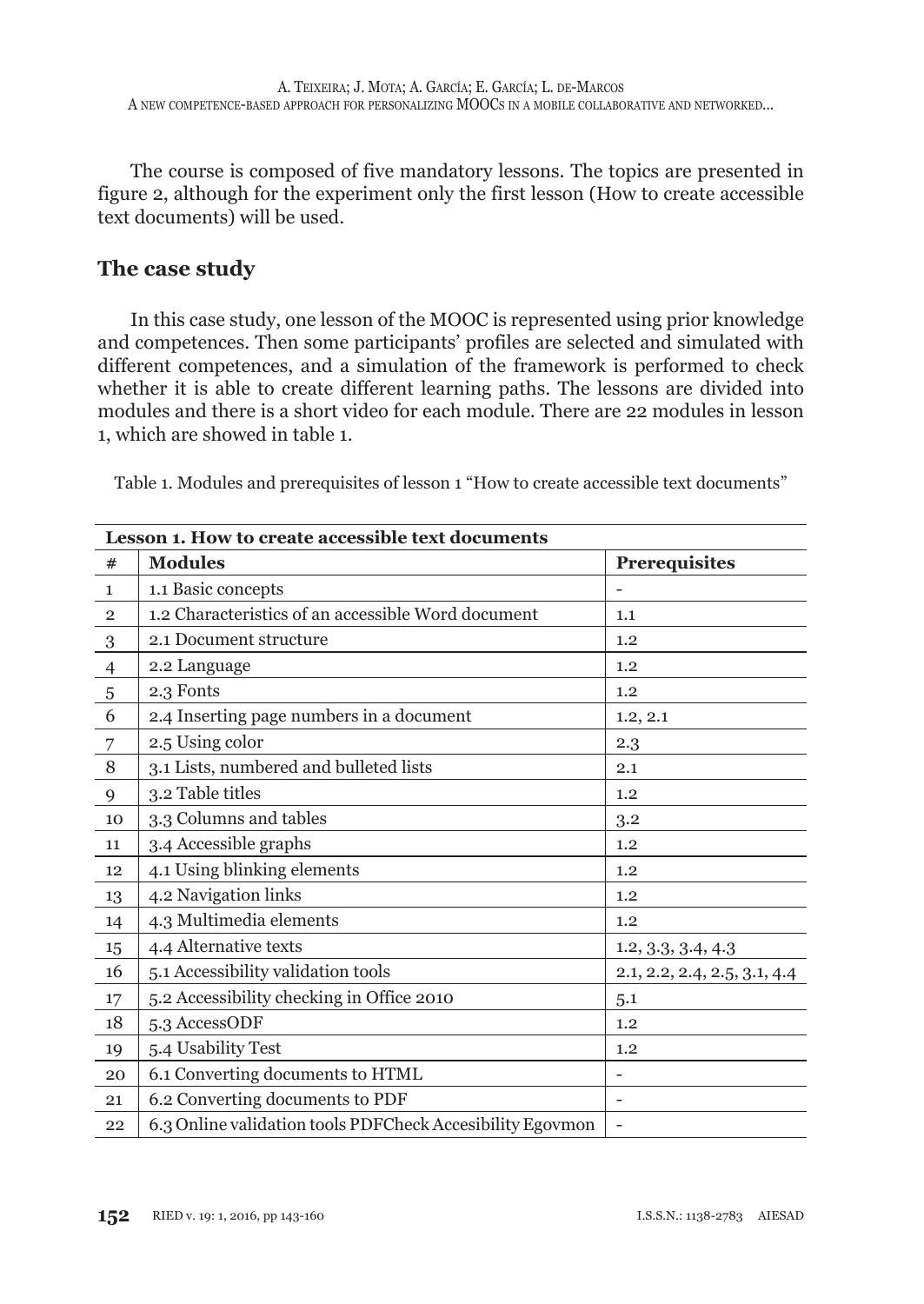

#### Figure 3. Graph of prerequisites of Lesson 1

These modules in a traditional MOOC would be linear, so that the participant would start from the first module, then proceed to the next and so on until all lessons have been completed. To create an adapted training, firstly it is necessary to define the competences and the level of prior knowledge of each module, as showed in table 1. A state diagram is used to represent this, so that all the dependencies existing between the modules can be graphically observed (figure 3). If the nodes are connected, it means that the participant has to go through the first module (origin of the arrow) before starting the second one (destination of the arrow).

As seen in figure 3, a participant could start with module 1.1, 6.1, 6.2 or 6.3, because none of them involves prior knowledge. All the other modules depend on previous competences.

## **RESULTS**

This section presents the results of the case study. First of all, the simulated participants' profiles to be used are described. To undertake the experiment, three different profiles are simulated: (1) a participant with no knowledge of the subject, (2) another participant with some knowledge of the subject and (3) a participant with a medium level of knowledge.

Each participant's competences in relation to lesson 1 are indicated below: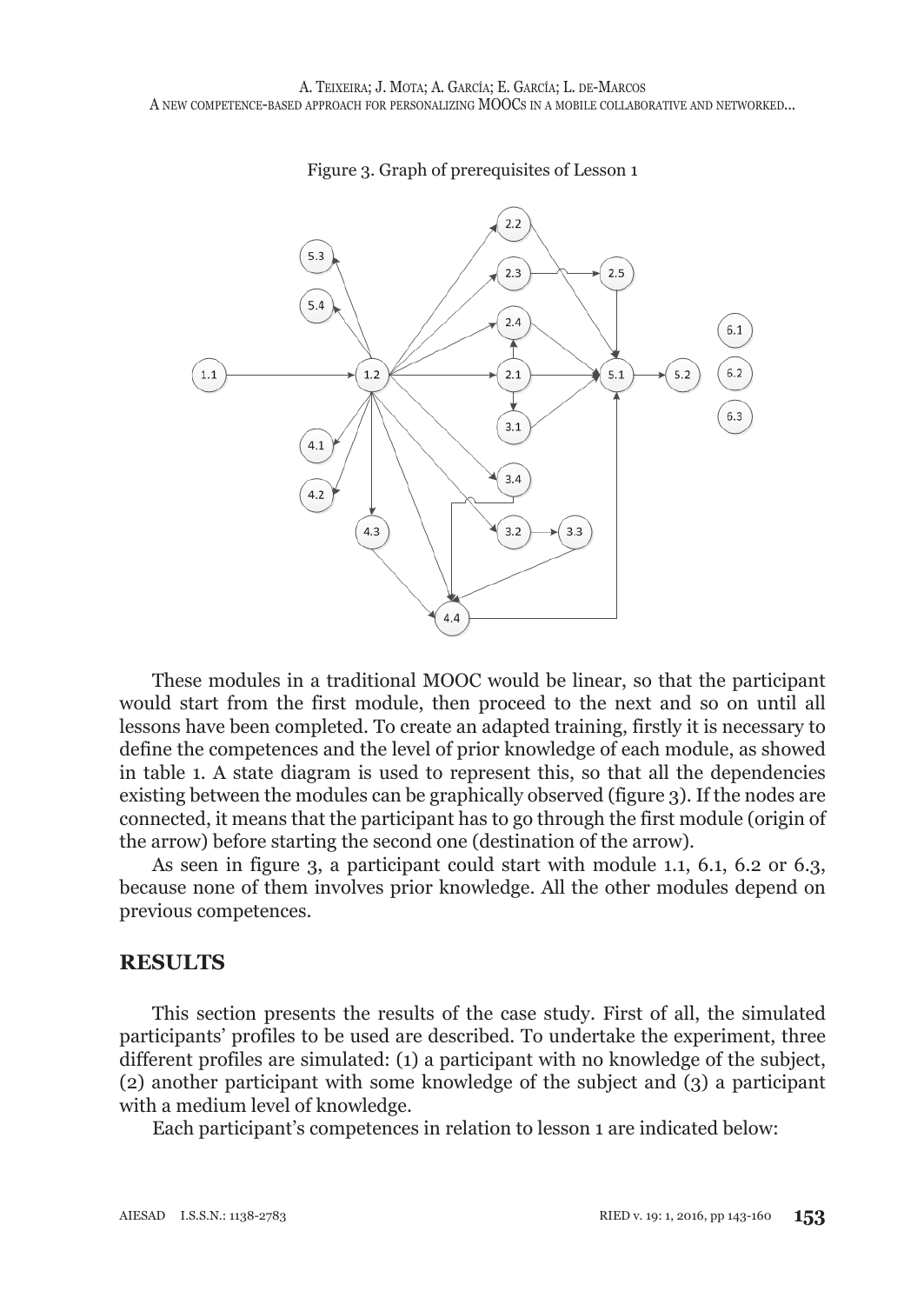- 1. Participant #1: none.
- 2. Participant #2: 1.1, 1.2, 3.2, 2.3.
- 3. Participant #3: 1.1, 1.2, 2.1, 2.3, 2.4, 3.1.

Table 2 shows the results obtained after the system has been run and the agent has been executed to create learning paths with each simulated profile. It is important to note that there is not only one solution; these are just a possible solution for each participant.

| Table 2. Learning paths created for each participant profile simulated |  |  |
|------------------------------------------------------------------------|--|--|
|                                                                        |  |  |

| <b>Personalized learning paths</b>                       |                                                                     |                                                              |  |  |
|----------------------------------------------------------|---------------------------------------------------------------------|--------------------------------------------------------------|--|--|
| Participant #1                                           | Participant #2                                                      | Participant #3                                               |  |  |
| 1.1 Basic concepts                                       | 2.2 Language                                                        | 3.4 Accessible graphs                                        |  |  |
| Characteristics of an<br>1.2<br>accessible Word document | 6.2 Converting documents<br>to PDF                                  | 2.5 Using color                                              |  |  |
| 2.1 Document structure                                   | 3.3 Columns and tables                                              | 3.2 Table titles                                             |  |  |
| 3.2 Table titles                                         | 5.4 Usability Test                                                  | 2.2 Language                                                 |  |  |
| 2.4 Inserting page numbers<br>in a document              | 4.2 Navigation links                                                | 4.3 Multimedia elements                                      |  |  |
| 4.3 Multimedia elements                                  | 3.4 Accessible graphs                                               | 4.4 Alternative texts                                        |  |  |
| 3.1 Lists, numbered<br>and<br>bulleted lists             | 4.3 Multimedia elements                                             | 6.1 Converting documents to<br><b>HTML</b>                   |  |  |
| 3.3 Columns and tables                                   | 6.3 Online validation tools<br>PDFCheck<br>Accessibility<br>Egovmon | 6.2 Converting documents<br>to PDF                           |  |  |
| 6.2 Converting documents<br>to PDF                       | 3.1 Lists, numbered and<br>bulleted lists                           | 5.1 Accessibility validation<br>tools                        |  |  |
| 2.2 Language                                             | 5.3 AccessODF                                                       | 4.2 Navigation links                                         |  |  |
| 3.4 Accessible graphs                                    | 4.1 Using blinking elements                                         | 5.3 AccessODF                                                |  |  |
| 2.3 Fonts                                                | 2.1 Document structure                                              | 5.2 Accessibility checking in<br>Office 2010                 |  |  |
| 2.5 Using color                                          | 2.4 Inserting page numbers<br>in a document                         | 5.4 Usability Test                                           |  |  |
| 4.4 Alternative texts                                    | 4.4 Alternative texts                                               | 3.3 Columns and tables                                       |  |  |
| 4.2 Navigation links                                     | 2.5 Using color                                                     | 4.1 Using blinking elements                                  |  |  |
| 4.1 Using blinking elements                              | 5.1 Accessibility validation<br>tools                               | 6.3 Online validation tools<br><b>PDFCheck Accessibility</b> |  |  |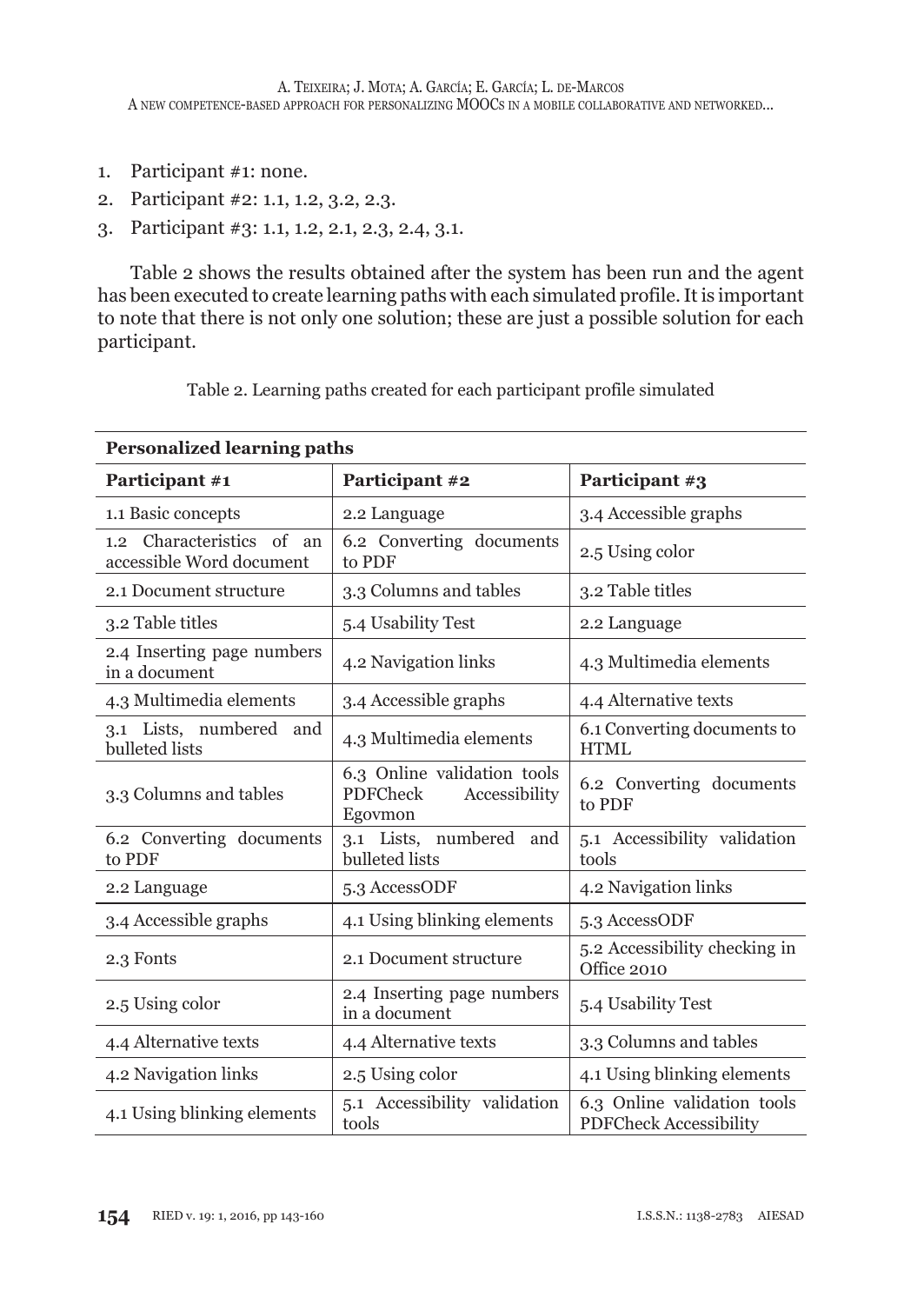| Participant #1                                                      | Participant #2                               | Participant #3 |
|---------------------------------------------------------------------|----------------------------------------------|----------------|
| 5.1 Accessibility validation<br>tools                               | 5.2 Accessibility checking in<br>Office 2010 |                |
| 5.4 Usability Test                                                  | 6.1 Converting documents to<br><b>HTML</b>   |                |
| 5.2 Accessibility checking in<br>Office 2010                        |                                              |                |
| 6.1 Converting documents to<br><b>HTML</b>                          |                                              |                |
| 5.3 AccessODF                                                       |                                              |                |
| 6.3 Online validation tools<br>PDFCheck<br>Accessibility<br>Egovmon |                                              |                |

As can be seen in the results, a different learning path personalized for each participant's profile has been created. This way participants will not have the same linear experience; it will be personalized based upon their own individual knowledge.

It can also be observed that Participant #3 has less modules to complete than Participant #1. Furthermore, s/he can start with a different module than Participant #1, who has to start from module 1.1 (the first of all) because he or she does not have prior knowledge about the subject.

The videos for this MOOC were recorded in mp4 format, and a test was conducted in order to check the performance of adaptation to the device. Seven devices were used: Samsung Galaxy Nexus, Samsung Galaxy S3, iPad 2, Tablet Samsung Galaxy Pro, iPhone 4, Nokia Lumia 520 and Blackberry Torch 9860. The results show that all the devices were able to play the videos when using an adequate player.

At other times, MOOC videos are recorded in formats such as flv or similar. These formats are not usually natively supported by mobile devices and need to use an adequate player/plugin or to be converted to another supported format. This is where adaptation to mobile devices is important, so that any participant who uses their device to take part in a MOOC is able to access the content in an appropriate and personalized way.

## **CONCLUSIONS**

MOOCs have become a very popular type of learning in recent years. This kind of course typically involves thousands of participants with different characteristics, conditions and contexts of use. Such diversification calls for a customization or adaption of course content and learning experiences to participants. There are already some approaches proposed about adaptation of MOOCs, but the contribution of this work is different. It is based on an integrated approach grounded on the iMOOC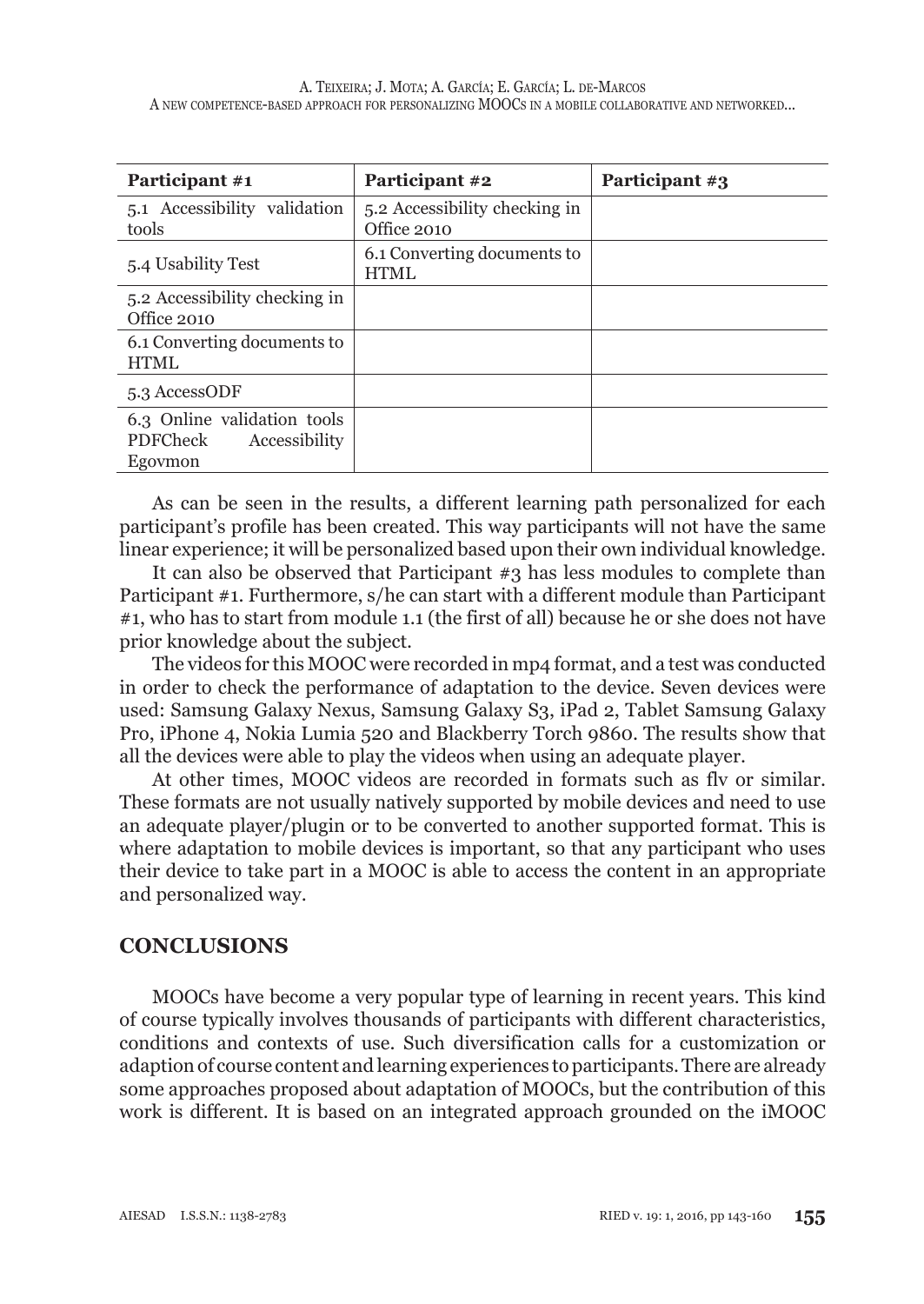pedagogical model and implies a complete adaptation, not only for the participant personal profile, but also for the mobile devices used. This is an important element as the use of these devices has become commonplace in our network society and it is not surprising that many participants use their personal smartphones or tablets to access the online learning environment. In fact, the use of tablets for this purpose is being reinforced, since they have a larger screen but have the mobility of a reduced device.

Therefore, a framework is proposed which is able to generate suggestions of learning paths adapted to the competences profile of each participant so as to allow for an increased differentiation, personalization and contextualization of learning experiences. The framework also has the ability to adapt the content (usually videos) to the different mobile devices used, so that all participants are able to correctly visualize the content.

In the experiment presented above, it has been demonstrated how MOOCs adapted to participant's competences can be created, as well as how the framework is able to build different learning paths for different simulated participants' profiles. A little test has been described, performed with one lesson of a MOOC, but when applied to a real case (several lessons) the graph of dependencies would be rather too complex to be represented so it is not an easy problem to be solved, and that is why intelligent agents are used.

As it has been demonstrated, the framework proposed works in a laboratory environment, so the next step is to create other experiments in real environments and have experimental groups use the system. In future work, an experimental group with real participants using the same MOOC will be created to investigate how different learning paths are generated and to collect feedback from participants.

## **ACKNOWLEDGEMENTS**

Authors want to acknowledge the support received from Universidade Aberta and also the University of Lisbon. This research has been funded by the project "Framework motivacional utilizando gamificación y redes sociales en cursos masivos abiertos online" (TIN2014-54874-R), supported by the Ministry of Economy and Competitiveness of Spain.

## **REFERENCES**

- Alario-Hoyos, C., Pérez-Sanagustín, M., Cormier, D., & Kloos, C. D. (2014). Proposal for a Conceptual Framework for Educators to Describe and Design MOOCs. *Journal of Universal Computer Science, 20* (1), 6-23.
- Andronico, A., Carbonaro, A., Casadei, G., Colazzo, L., Molinari, A., & Ronchetti, M. (2003). Integrating a multiagent recommendation system into a mobile learning management system.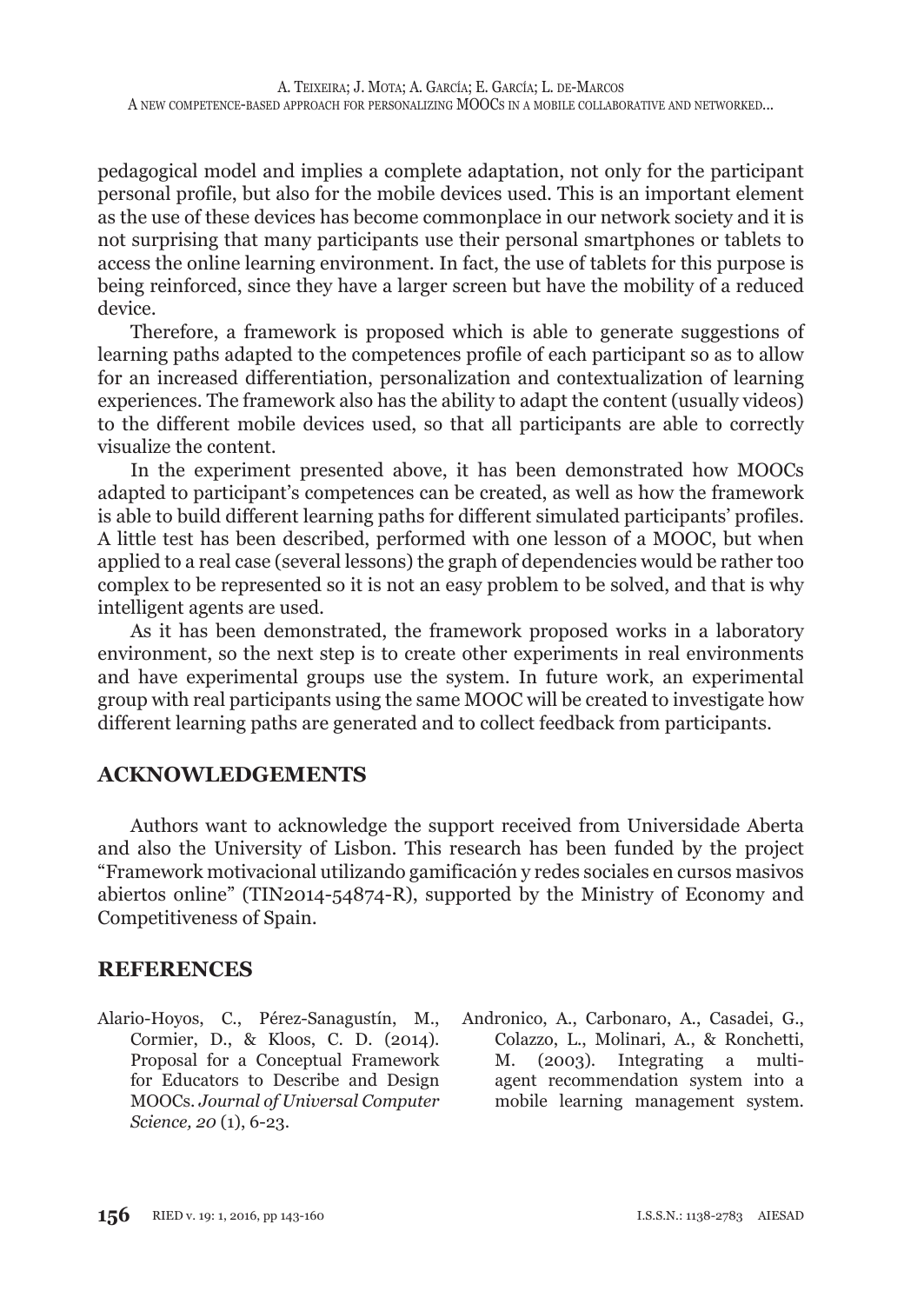*Proceedings of Artificial Intelligence in Mobile System*, (pp. 123-132).

- Brouns, F., Mota, J., Morgado. L., Jansen, D., Fano, S., Silva, A., & Teixeira, A. (2014)*.* A Networked learning Framework for Effective MOOC Design: The ECO project approach. *Proceedings Eight EDEN Research Workshop - EDEN RW8*, (pp. 161-171). Oxford, UK.
- Chen, J., Chen, N.-S., & Lin, T. (2008). Student profile transformation between desktop pcs and mobile phones. *International Journal of Engineering Education, 24* (1), 115-126.
- Cormier, D. (2010). What is a MOOC? [Youtube video]. Retrieved from [www.](www.youtube.com/watch) [youtube.com/watch?](www.youtube.com/watch)v=eW3gMGqcZQc
- Cormier, D. (2008). The CCK08 MOOC  $\sim$  Connectivism course,  $1/4$  way. [Blog post]. *Dave's Educational Blog*. Retrieved from [http://davecormier.](http://davecormier.com/edblog/2008/10/02/the-cck08-mooc-connectivism-course-14-way/) [com/edblog/2008/10/02/the-](http://davecormier.com/edblog/2008/10/02/the-cck08-mooc-connectivism-course-14-way/)cck08 mooc-connectivism-course-14-way/
- Daniel, J. (2012). Making Sense of MOOCs: Musings in a Maze of Myth, Paradox and Possibility. *Journal Of Interactive Media In Education*, *3* (0). Retrieved from [http://www-jime.open.ac.uk/](http://www-jime.open.ac.uk/jime/article/view/2012-18) [jime/article/view/2012-18](http://www-jime.open.ac.uk/jime/article/view/2012-18)
- Downes, S. (2012). Creating the Connectivist Course. [Blog post]. *Half an hour*. from [http://halfanhour.](http://halfanhour.blogspot.pt/2012/01/creating-connectivist-course.html) [blogspot.pt/2012/01/creating](http://halfanhour.blogspot.pt/2012/01/creating-connectivist-course.html)[connectivist-course.html](http://halfanhour.blogspot.pt/2012/01/creating-connectivist-course.html)
- Daradoumis, T., Bassi, R., Xhafa, F., & Caballé, S. (2013). A review on massive e-learning (MOOC) design, delivery and assessment. *Proceedings of the 2013 Eighth International Conference on P2P, Parallel, Grid, Cloud and Internet Computing (3PGCIC).*
- de-Marcos, L., Garcia-Cabot, A., & Garcia, E. (2012). Evolutionary Algorithms to Solve Loosely Constrained Permut-CSPs: A Practitioners Approach. *International Journal of Innovative Computing*

*Information and Control, 8* (7A), 4771- 4796.

- de-Marcos, L., García, A., García, E., Medina, J.-A., & Otón, S. (2011). Comparing the performance of evolutionary algorithms for permutation constraint satisfaction. *Proceedings of the 13th annual conference companion on Genetic and evolutionary computation*.
- de-Marcos, L., Martinez, J. J., Gutiérrez, J. A., Barchino, R., Hilera, J. R., Oton, S., & Gutiérrez, J. M. (2011). Genetic algorithms for courseware engineering. *International Journal of Innovative Computing, Information and Control, 7*   $(7), 1-27.$
- De Meo, P., Garro, A., Terracina, G., & Ursino, D. (2003). X-Learn: an XML-based, multi-agent system for supporting "userdevice" adaptive e-learning. *On The Move to Meaningful Internet Systems 2003: CoopIS, DOA, and ODBASE* (pp. 739-756). Springer.
- ESVI-AL (2014). *Virtual Inclusive High Education – Latin America*.
- Fournier, H., Kop, R., & Sitlia, H. (2011). The value of learning analytics to networked learning on a personal learning environment. *Proceedings of the 1st International Conference on Learning Analytics and Knowledge.*
- García-Cabot, A., de-Marcos, L., & García-Lopez, E. (2014). An empirical study on m-learning adaptation: learning performance and learning contexts. *Computers & Education*.
- García-Cabot, A., García-Lopez, E., de Marcos, L., Fernandez, L., & Gutierrez-Martínez, J. M. (2014). Adapting Learning Content to User Competences, Context and Mobile Device using a Multi-Agent System: Case Studies. *International Journal of Engineering Education, 30* (4), 937-949.
- García-Cabot, A., Garcia-Lopez, E., Karhu, M., & Teixeira, A. (2014). Widening the creation of accessible digital educational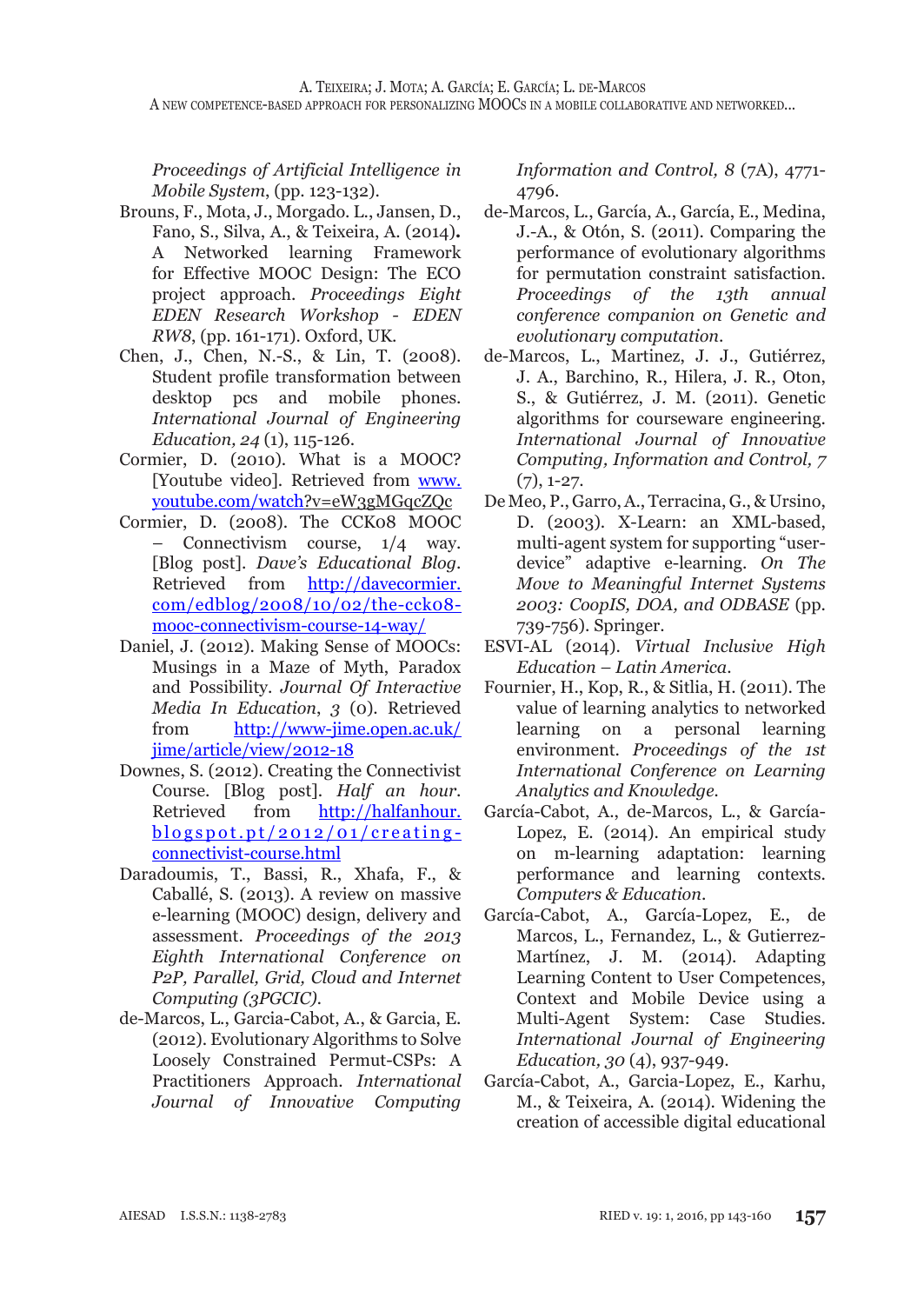content: combining a blended learning with a massive open online approach. *Proceedings of the Conference of European Distance and E-learning Network.*

- Glance, D. G., Forsey, M., & Riley, M. (2013). The pedagogical foundations of massive open online courses. *First Monday, 18*   $(5).$
- Guàrdia, L., Maina, M., & Sangrà, A. (2013). MOOC Design Principles. A Pedagogical Approach from the Learner's Perspective. *eLearning Papers, 33*, 1-6.
- Gutiérrez-Rojas, I., Crespo-García, R. M., & Kloos, C. D. (2014). Adapting an Awareness Tool for Massive Courses: the Case of ClassON. *Journal of Universal Computer Science, 20* (1), 24-38.
- McAuley, A., Stewart, B., Siemens, G., & Cormier, D. (2010). The MOOC model for digital practice. Retrieved from [http://www.elearnspace.org/Articles/](http://www.elearnspace.org/Articles/MOOC_Final.pdf) [MOOC\\_Final.pdf](http://www.elearnspace.org/Articles/MOOC_Final.pdf)
- North, S., Richardson, R., & North, M. M. (2014). To Adapt MOOCS, or Not? That is No Longer the Question. *Universal Journal of Educational Research, 2* (1), 69-72.
- Passani, L., & Trasatti, A. (2004). *Wireless Universal Resource File* (WURFL).
- Pereira, A., Mendes, A. Q., Morgado, L., Amante, L., & Bidarra, J. (2008). *Universidade Aberta's pedagogical model for distance education: a university for the future*. Lisbon: Universidade Aberta. Retrieved from [https://repositorioaberto.uab.pt/](https://repositorioaberto.uab.pt/handle/10400.2/2388) [handle/10400.2/2388](https://repositorioaberto.uab.pt/handle/10400.2/2388)
- Saltzman, G. M. (2014). The Economics of MOOCs. *The NEA Almanac of Higher Education*.
- Santos, O. C., Boticario, J. G., & Pérez-Marín, D. (2014). Extending web-based educational systems with personalised support through User Centred Designed recommendations along the e-learning

life cycle. *Science of Computer Programming, 88*, 92-109.

- Siemens, G. (2013). Massive Open Online Courses: Innovation in Education? *Open Educational Resources: Innovation, Research and Practice*, *5*.
- Siemens, G. (2012a). What is the theory that underpins our moocs? [Blog post]. *elearnspace*. Retrieved from [http://www.elearnspace.org/](http://www.elearnspace.org/blog/2012/06/03/what-is-the-theory-that-underpins-our-moocs/) [blog/2012/06/03/what-is-the-theory](http://www.elearnspace.org/blog/2012/06/03/what-is-the-theory-that-underpins-our-moocs/)[that-underpins-our-moocs/](http://www.elearnspace.org/blog/2012/06/03/what-is-the-theory-that-underpins-our-moocs/)
- Siemens, G. (2012b). MOOCs are really a platform. [Blog post]. *elearnsapce*. Retrieved from [http://www.elearnspace.](http://www.elearnspace.org/blog/2012/07/25/moocs-are-really-a-platform) [org/blog/2012/07/25/moocs-](http://www.elearnspace.org/blog/2012/07/25/moocs-are-really-a-platform)are-reallya-platform
- Sonwalkar, N. (2013). The First Adaptive MOOC: A Case Study on Pedagogy Framework Architecture-Part I*. Paper presented at the MOOCs Forum.*
- Teixeira, A., & Mota, J. (2015). A Proposal For The Methodological Design Of Collaborative Language MOOCs. In E. Martín-Monje, & E. Bárcena (Ed.), *Language MOOCs: Providing Learning, Transcending Boundaries* (33-47). Berlin: De Gruyter Open. Retrieved from [http://www.degruyter.com/view/](http://www.degruyter.com/view/product/455678) [product/455678](http://www.degruyter.com/view/product/455678)
- Teixeira, A. M., & Mota, J. M. (2014). The iMOOC Pedagogical Model: Bridging the gap between non-formal and formal education. *Actas del V Congreso Internacional sobre Calidad y Accesibilidad de la Formación Virtual - CAFVIR 2014*, (pp. 512-517). Antigua Guatemala, Guatemala.
- Teixeira, A., & Mota, J. (2013). Innovation and Openness through MOOCs:<br>Universidade Aberta's Pedagogical Universidade Aberta's Pedagogical Model for Non-formal Online Courses. *Proceedings EDEN Conference 2013*, (pp. 479-488). Oslo, Norway.
- Trifonova, A., & Ronchetti, M. (2004). A general architecture to support mobility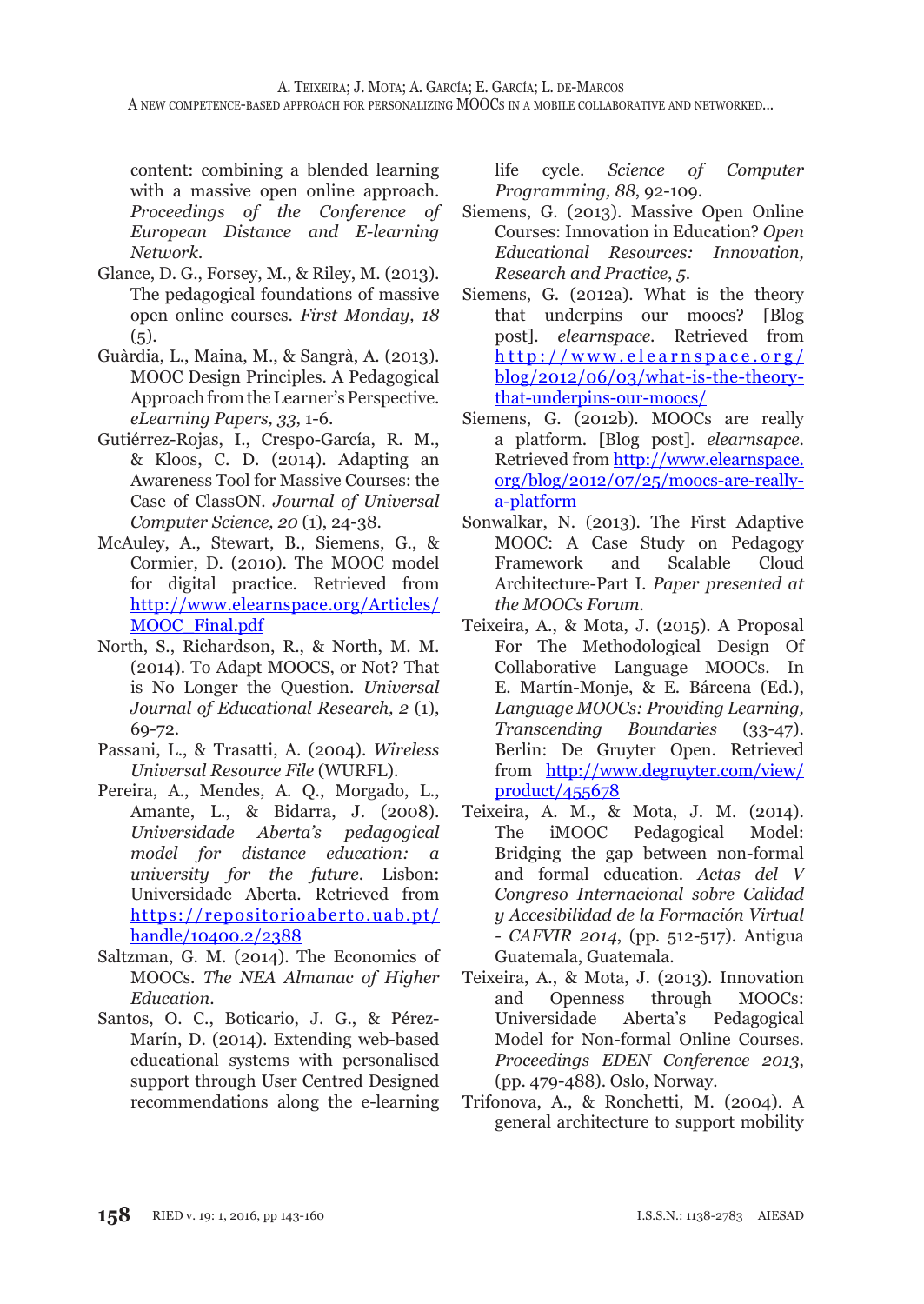in learning*. Proceedings of the IEEE International Conference on Advanced Learning Technologies*.

Watters, A. (2012). Top Ed-Tech Trends of 2012: MOOCs. *Hack Education*. Retrieved from [http://hackeducation.](http://hackeducation.com/2012/12/03/top-ed-tech-trends-of-2012-moocs) [com/2012/12/03/top-ed-tech-trends](http://hackeducation.com/2012/12/03/top-ed-tech-trends-of-2012-moocs)[of-2012-moocs](http://hackeducation.com/2012/12/03/top-ed-tech-trends-of-2012-moocs)

## **PERFIL ACADÉMICO Y PROFESIONAL DE LOS AUTORES**

**António Teixeira** has a degree (1989), a MPhil (1994) and a PhD (2003) in Philosophy from the University of Lisbon. He teaches at the Open University of Portugal (Universidade Aberta) and is a researcher at the University of Lisbon. He is also the President of the European Distance and E-learning Network and has coauthored the first institutional pedagogical model for MOOCs - the iMOOC. E-mail: a[ntonio.teixeira@uab.pt](mailto:Antonio.Teixeira@uab.pt)

**Antonio Garcia-Cabot** has an MSc (2009) in Computer Science from the University of Alcalá, where he now occupies a researcher position in the Computer Science Department. He finished his PhD (2013) in Information and Knowledge Engineering.

E-mail: [a.garciac@uah.es](mailto:a.garciac@uah.es)

**Eva Garcia-Lopez** has a BSc (2007) and a MSc (2009) in Computer Science from the University of Alcalá, where she is now a researcher in the Computer Science Department. She finished her PhD (2013) in Information and Knowledge Engineering.

E-mail: [eva.garcial@uah.es](mailto:eva.garcial@uah.es)

**José Mota** has a degree in English and American Studies (1989) from the University of Lisbon and a MEd (2009) from Universidade Aberta. He's a researcher at the Distance and eLearning Laboratory - LEaD and has co-authored the iMOOC pedagogical model.

E-mail: [josecmota@gmail.com](mailto:josecmota@gmail.com)

**Luis de-Marcos has a BSc** (2001) and an MSc (2005) in Computer Science from the University of Alcalá, where he also completed his PhD in the Information, Documentation and Knowledge program in 2009. He is currently working in the Computer Science Department as an assistant professor. E-mail: [luis.demarcos@uah.es](mailto:luis.demarcos@uah.es)